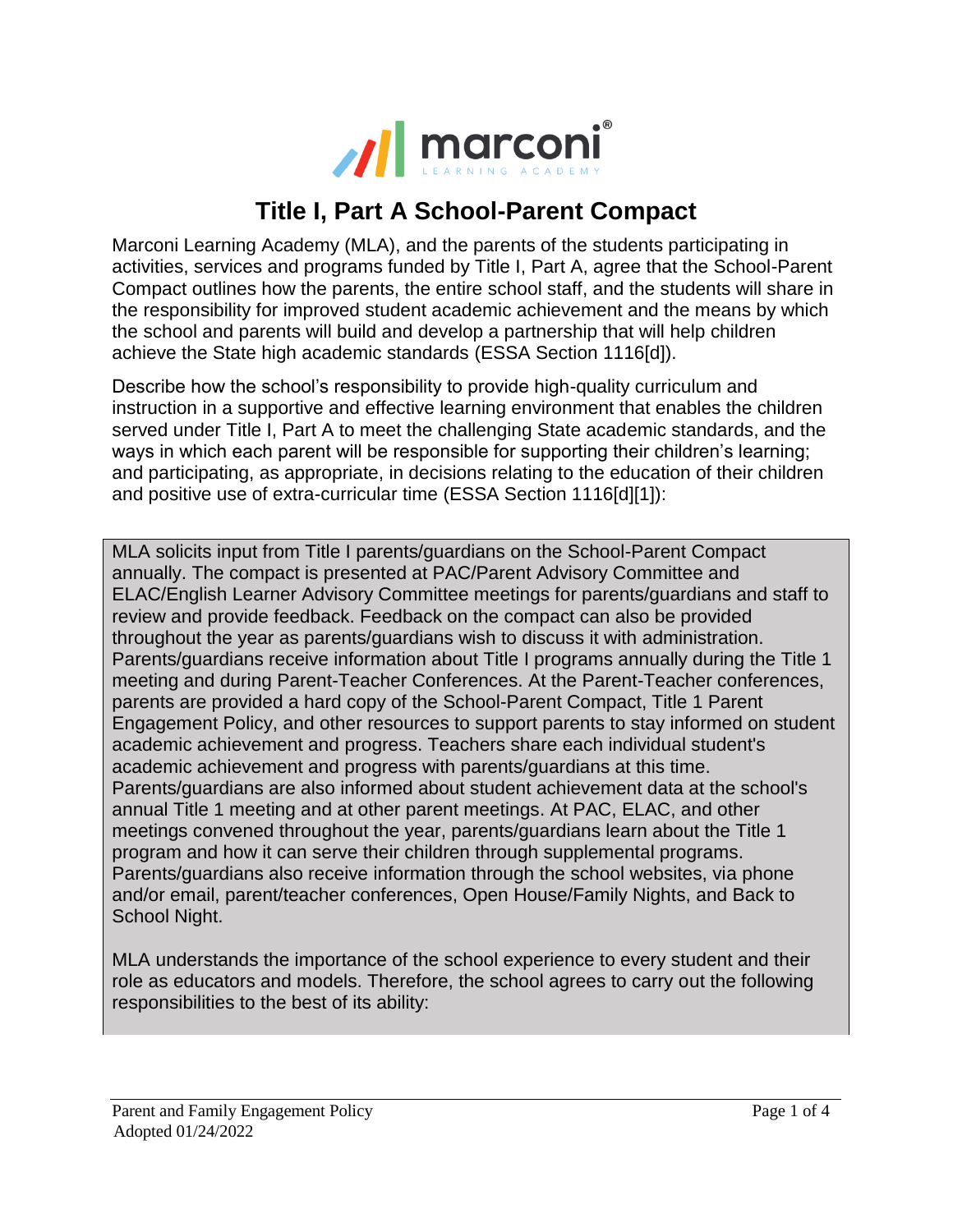-Provide high-quality curriculum and instruction in a supportive and effective learning environment that enables the students served to meet the challenging State academic standards

- Provide each student with Personalized Learning Plan (PLP) based on student interests, goals, and needs.

- Assure that the school staff communicates clear expectations for performance to both students and parents.

- Teachers will ensure a regular two-way, meaningful communication between family members and school staff, and, to the extent practicable, in a language that family members can understand.

- Treat each student with dignity and respect

- Strive to address the individual needs of the student
- Acknowledge that parents are vital to the success of child and school
- Participate in professional development opportunities that improve teaching and learning and support the formation of partnerships with families and the community.
- Provide a safe, positive, and healthy learning environment
- Assure every student access to quality learning experiences

- Assure that the school staff communicates clear expectations for performance to both students and parents

The parent/guardian understands that participation in their child's education will help support their achievement and attitude. Therefore, the parent/guardian will continue to carry out the following responsibilities to the best of his/her ability:

- Supporting student learning

- Participating, as appropriate, in decisions relating to the education of his/her student and positive use of extracurricular time

- Support the school discipline policy

- Create a home atmosphere that supports learning

- Send the student to school at the assigned appointment time and day, and ready to learn

- Send the student to school whenever he/she/they needs extra support on their coursework and projects regardless of their assigned appointment day and time.

- Encourage students to show respect for all members of the school community and school property

The student realizes education is important. He/she/they is the one responsible for his/her/their own success. Therefore, he/she/they agrees to carry out the following responsibilities to the best of his/her/their ability:

- Get to school on time, at the assigned appointment time and day ready to work

- Develop a positive attitude toward school
- Be responsible for completing coursework on time

- Be cooperative by carrying out the teacher's instructions and ask for help when needed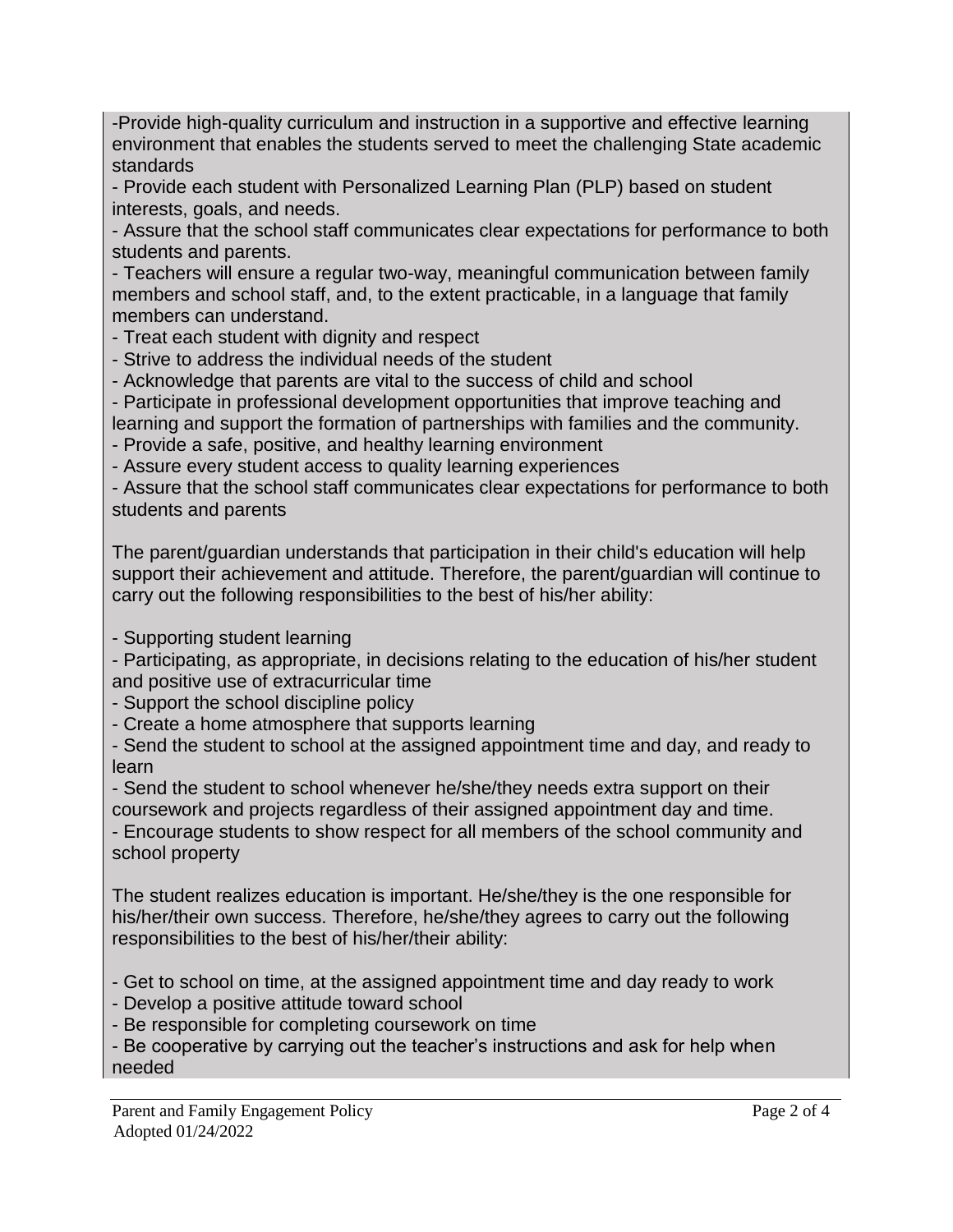- Do daily work that is neat and reflects the student's best effort

- Be respectful to all school members and to school property

Describe how the importance of communication between teachers and parents on an ongoing basis through, at a minimum the following means (ESSA sections 1116[d][2][A-D]):

A. parent-teacher conferences in elementary schools, at least annually, during which the compact shall be discussed at the compact relates to the individual child's achievement;

B. frequent reports to parents on their children's progress;

C. reasonable access to staff, opportunities to volunteer and participate in their child's class, and observation of classroom activities; and

D. ensuring regular two-way, meaningful communication between family members and school staff, and to the extent practicable, in a language that the family members can understand.

MLA understands the importance of deliberate and continuous communication with parents/guardians with regard to student outcomes and successes. Therefore, the school agrees to carry out the following responsibilities to the best of its ability: - Schedule annual parent-teacher conferences during which the compact shall be discussed as the compact relates to the individual student's achievement

- Frequent communication with parents/guardians on their student's progress

- An appointment can be made with individual teachers to discuss their child.

- Translators available for parent/guardian meetings and translated documents/letters sent home

- Reasonable access to staff during school operating hours and timely response to parent/guardian email and phone calls within 24 hours

- Ensuring regular two-way, meaningful communication between family members and school staff and, to the extent practicable, in a language that family members can understand (ESSA, Section 1116(d)(1-2))

The parent/guardian of MLA understands that the success of his/her student's education requires the deliberate and continuous communication with the school regarding student outcomes and successes. Therefore, the parent/guardians agree to carry out the following responsibilities to the best of his/her ability:

- Participate in annual parent-teacher conferences during which the compact shall be discussed as the compact relates to his/her student achievements

- Communicate frequently with his/her student regarding student academic, social and emotional needs. These needs should be communicated in a timely manner with the student's teacher(s) as needed or necessary

- Ensure regular two-way, meaningful communication between family members and school staff by being aware of what the student is learning in school, being respectful of the school discipline policy, understanding the expectations of the school, and being respectful to all school members and to school property